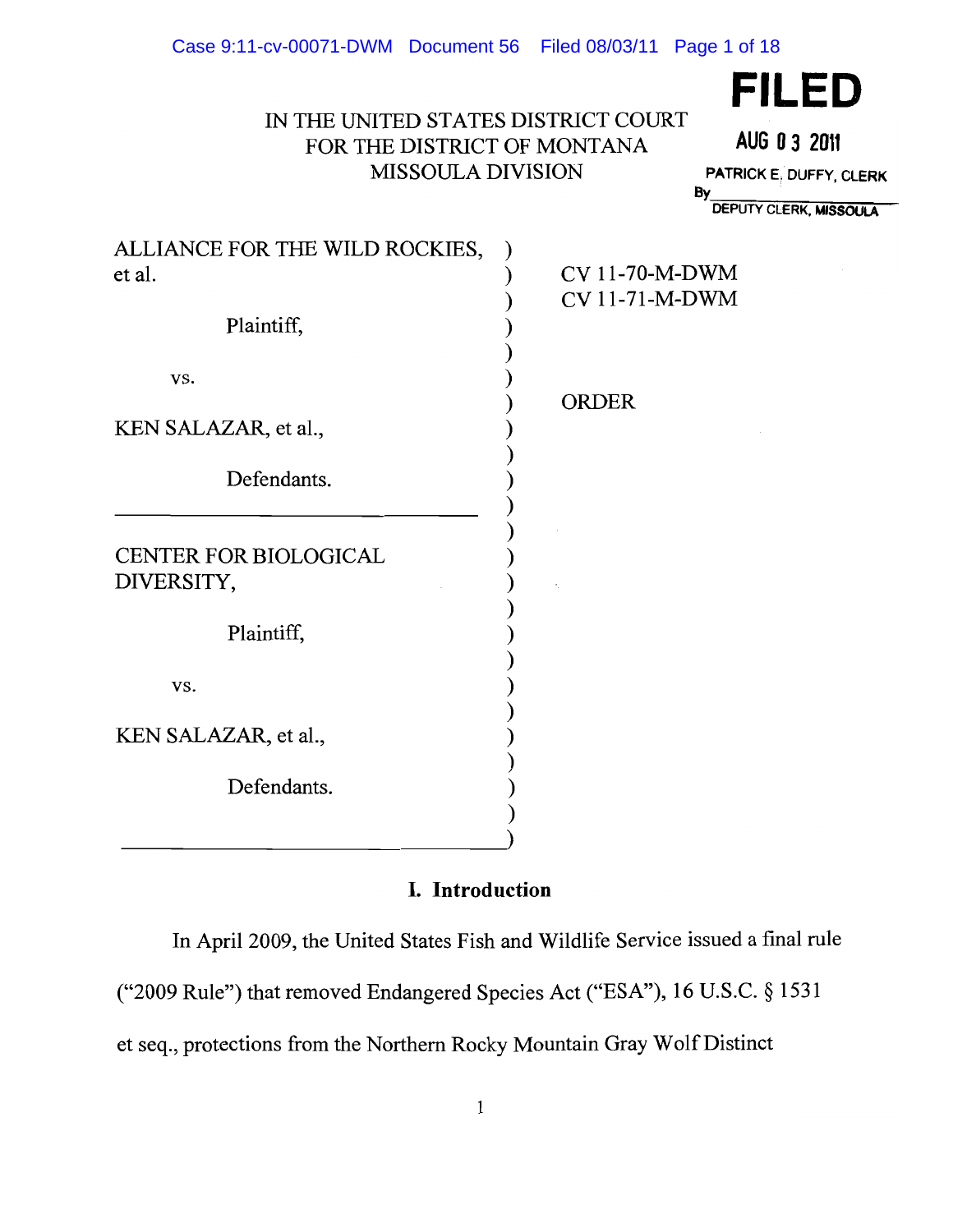Population Segment in all areas outside of Wyoming. 74 Fed. Reg. 15213 et seq. Under the 2009 Rule, wolves found in Wyoming were the only wolves in the distinct population segment that received protection under the ESA. The Rule violated the ESA by protecting a listed species only across part of its range, and this Court vacated the unlawful Rule as invalid. Defenders of Wildlife v. Salazar, 729 F. Supp. 2d 1207, 1228 (D. Mont. 2010). Federal Defendants, Idaho, Montana, and three sets of Defendant Intervenors appealed this Court's ruling.

While the appeals were pending, Congress passed and the President signed H.R. 1473, the Department of Defense and Full Year Continuing Appropriations Act of 2011. Section 1713 of this Act directs the Service to reissue the 2009 Rule this Court vacated:

Before the end of the 60-day period beginning on the date of enactment of this Act, the Secretary of the Interior shall reissue the final rule published on April 2, 2009 (74 Fed. Reg. 15213 et seq.) without regard to any other provision of statute or regulation that applies to issuance of such rule. Such reissuance (including this section) shall not be subject to judicial review and shall not abrogate or otherwise have any effect on the order and judgment issued by the United States District Court for the District of Wyoming in Case Numbers 09-CV-118J and 09-CV-138J on November 18,2010.

P.L. 112-10 § 1713, 125 Stat. 38 (April 15, 2011). On May 5, 2011, pursuant to the congressional direction in Section 1713, Federal Defendants reissued the 2009 delisting rule.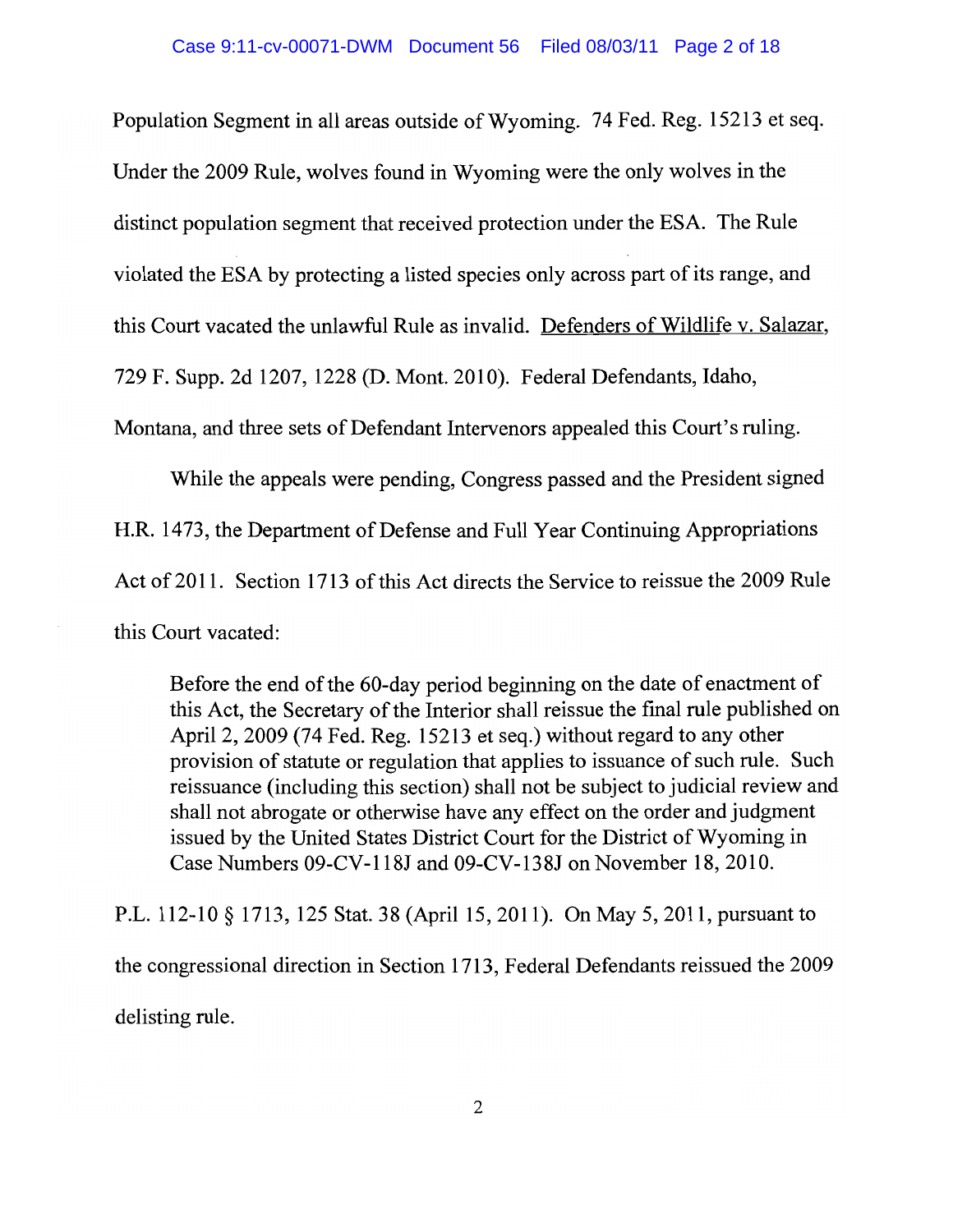Two groups of Plaintiffs filled suit challenging the constitutionality of Section 1713. The actions were consolidated, and before the Court are cross motions for summary judgment.

The issues in this case cannot be resolved without considering the rule of law. This case presents difficult questions for me. The way in which Congress acted in trying to achieve a debatable policy change by attaching a rider to the Department of Defense and Full-Year Continuing Appropriations Act of 2011 is a tearing away, an undermining, and a disrespect for the fundamental idea of the rule of law. The principle behind the rule of law is to provide a mechanism and process to guide and constrain the government's exercise of power. Political decisions derive their legitimacy from the proper function of the political process within the constraints of limited government, guided by a constitutional structure that acknowledges the importance of the doctrine of Separation of Powers. That legitimacy is enhanced by a meaningful, predictable, and transparent process.

In this case Defendants argue—unpersuasively—that Congress balanced the conflicting public interests and policies to resolve a difficult issue. I do not see what Congress did in the same light. Inserting environmental policy changes into appropriations bills may be politically expedient, but it transgresses the process envisioned by the Constitution by avoiding the very debate on issues of political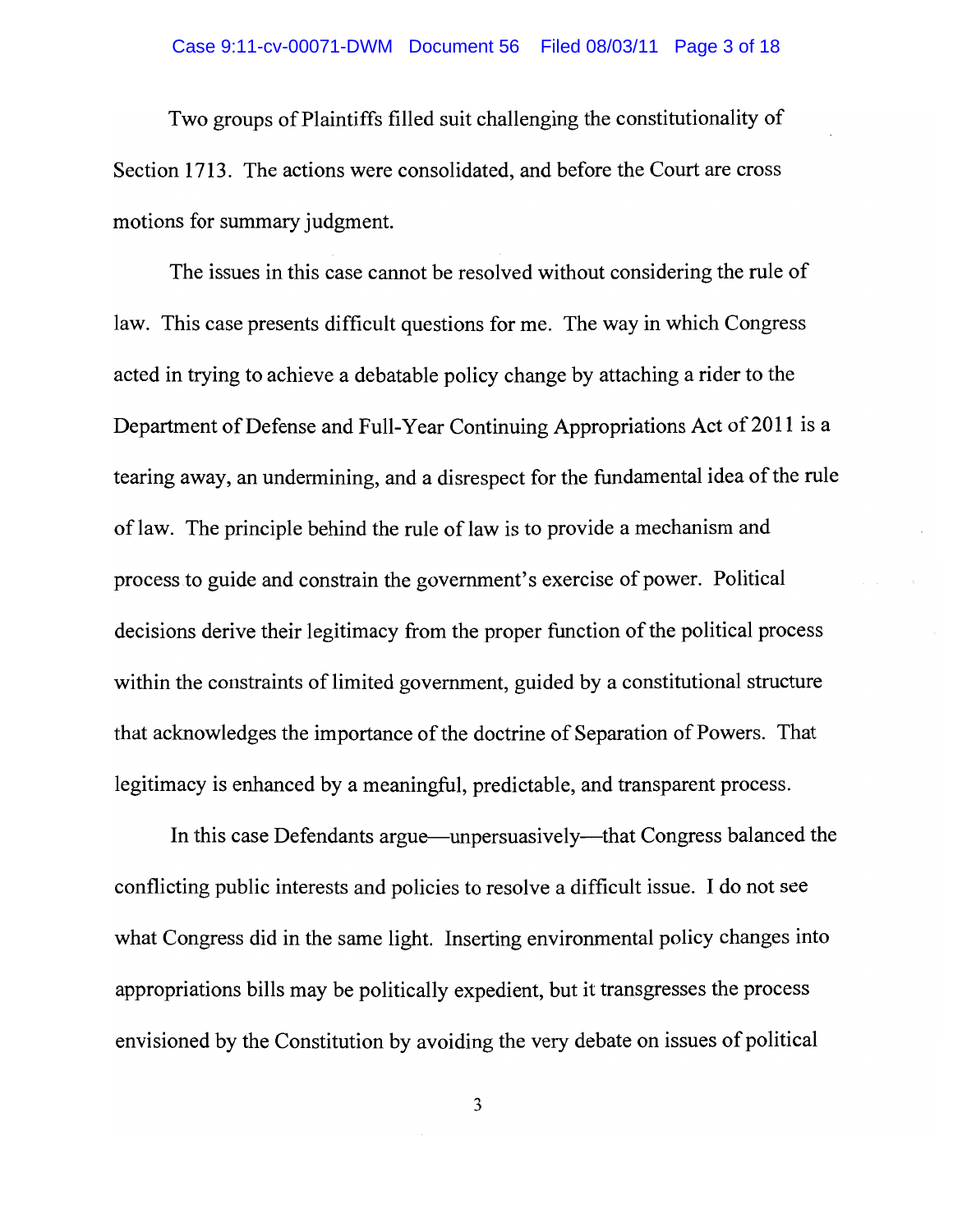#### Case 9:11-cv-00071-DWM Document 56 Filed 08/03/11 Page 4 of 18

importance said to provide legitimacy. Policy changes of questionable political viability, such as occurred here, can be forced using insider tactics without debate by attaching riders to legislation that must be passed.

However, the rule of law does not apply only to Congress; it also applies equally to the courts. The courts are supposed to apply the laws that Congress has enacted. Judges cannot make new law or write laws when those that are written by Congress are unclear or ambiguous. The Separation of Powers requires us to discern the difference between arguments of policy and arguments of principle. It is the function of Congress to pursue arguments of policy and to adopt legislation or programs fostered by recognizable political determinations. It is the function of the courts to consider arguments of principle in order to enforce a statute, even if the statute itself stems from an altered policy. This distinction holds true even when the legislative process employed involves legislative prestidigitation.

For the rule of law to function uniformly, each branch of government must recognize and acknowledge the function of the others. Fairness is dethroned and confusion is crowned queen when the laws enacted pursuant to established public policy are rendered inapplicable on an *ad hoc* basis. The rule of law demands regularity and predictability. The law must be generally applicable, and it must be clear. Prior decisions of superior courts bind the lower courts, the government and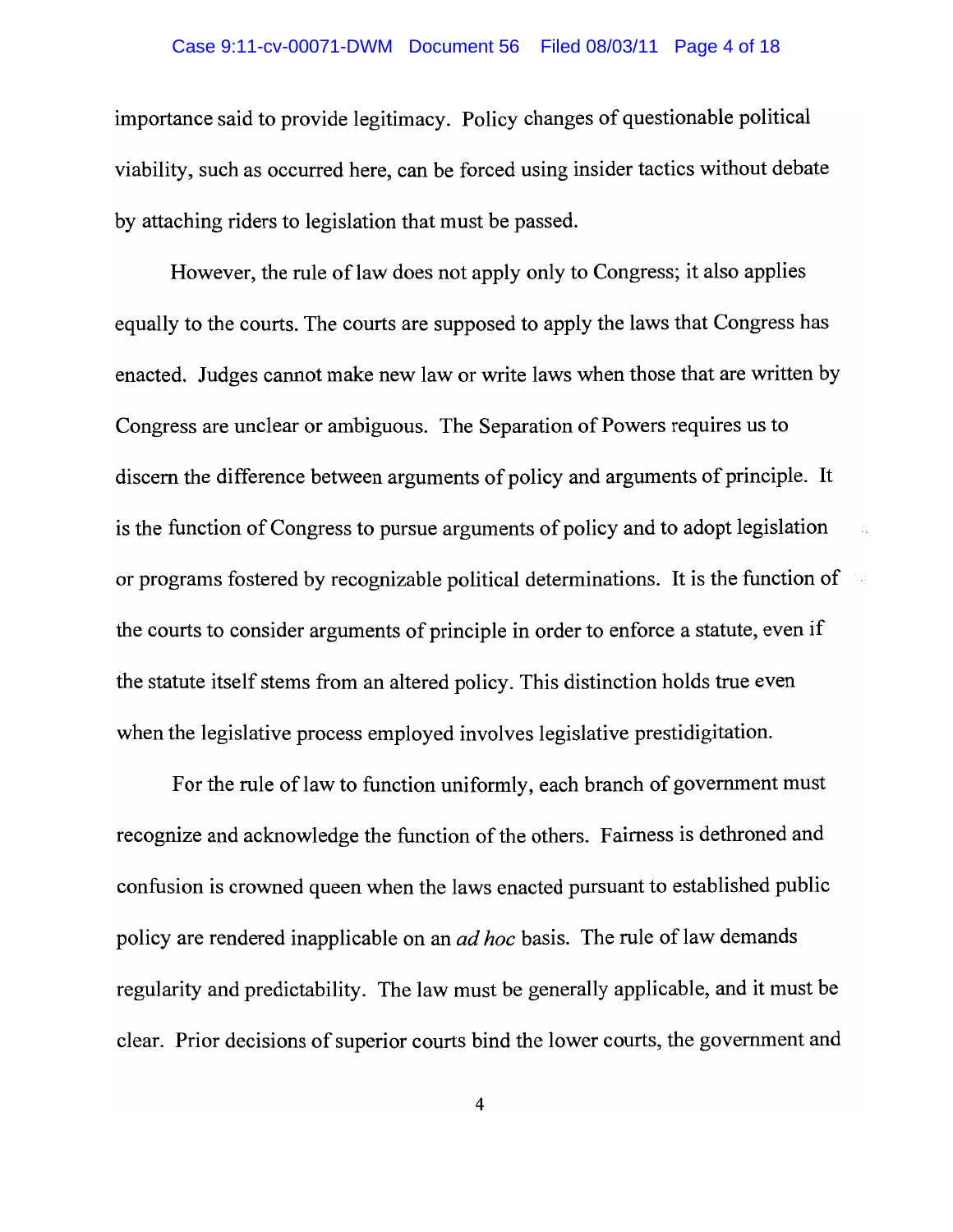the public because each owes a fidelity to the process. The law should be ascertainable, predictable, consistent, and like cases should be treated alike. This means that courts are generally bound by precedent and the concept of*stare decisis, et non quieta movere,* translated as "to stand by things decided, and not to disturb settled issues." Conceptually, policy is forward looking, providing notice ofwhat the political decision is, while arguments concerning enacted laws are generally backward looking, relying on existing authorities to find the meaning of the law.

One of the reasons this case is so difficult stems from the confluence of these ideas in the conflict that needs to be decided here. In its capacity as the body charged with setting public policy Congress enacted the ESA. The policy reflected in that determination was to establish a conservation ethic for those nonhuman animal and plant species that are at risk of extinction. The purpose of the Act is to conserve at-risk species and the ecosystems upon which they depend. The law protects imperiled species, without regard to the popularity of the animal or plant. It does not just protect species when politically convenient. In acknowledging the political justification of the ESA President Richard Nixon said when signing the Act into law:

Nothing is more priceless and more worthy of preservation than the

5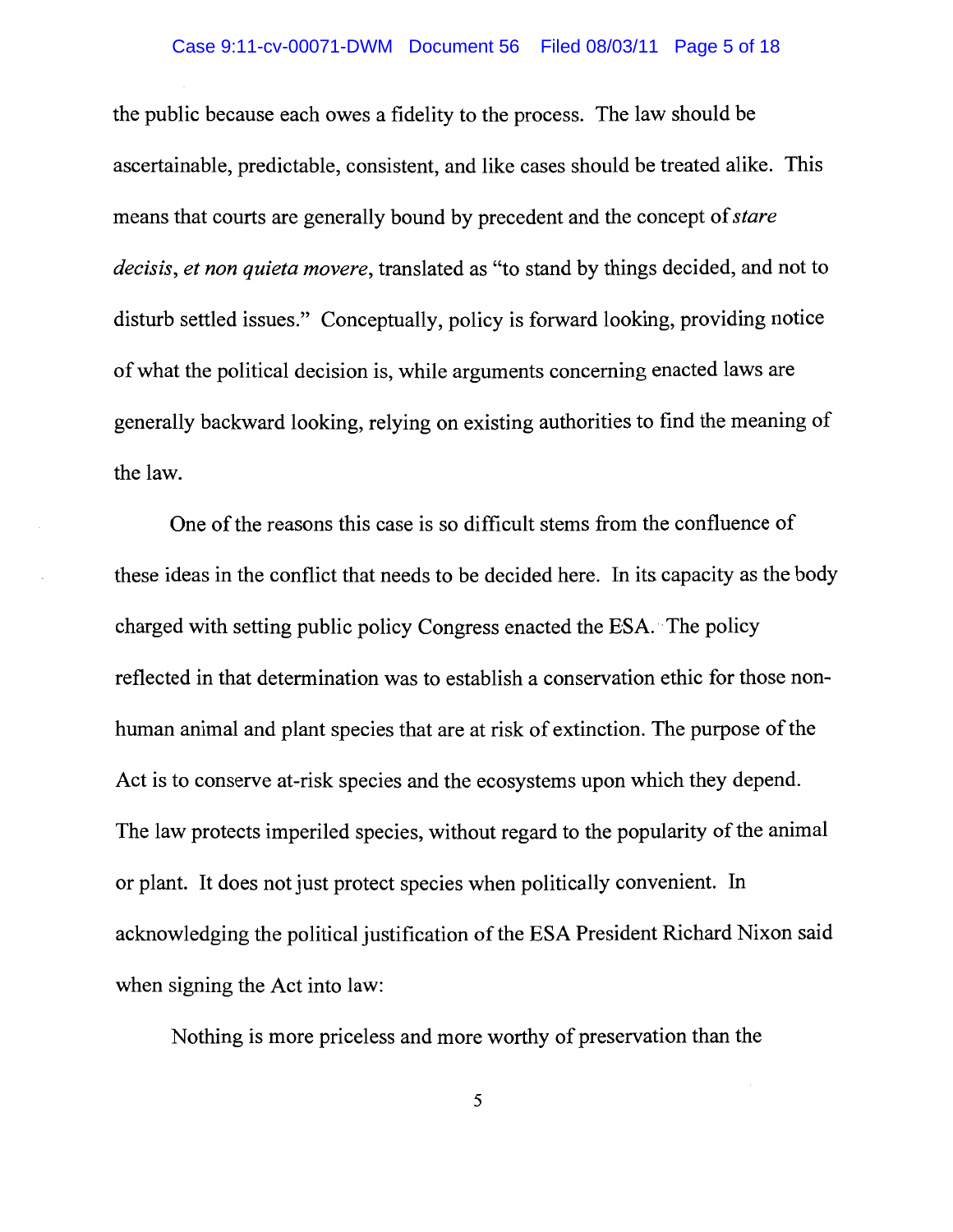rich array of animal life with which our country has been blessed. It is a many-faceted treasure, of value to scholars, scientists, and nature lovers alike, and it forms a vital part of the heritage we all share as Americans.

President Nixon's Statement on Signing the Endangered Species Act of 1973, 374

Pub. Papers 1027, 1027-1028 (Dec. 28,1973).

Section 1713 sacrifices the spirit of the ESA to appease a vocal political faction, but the wisdom of that choice is not now before this Court. The question presented by this lawsuit, challenging the constitutionality of Section 1713 of the Department of Defense and Full-Year Continuing Appropriations Act of 2011, is whether the rider constitutes a detectable change in the law.

IfI were not constrained by what I believe is binding precedent from the Ninth Circuit, and on-point precedent from other circuits, I would hold Section 1713 is unconstitutional because it violates the Separation of Powers doctrine articulated by the Supreme Court in  $U.S. v.$  Klein, 80 U.S. 128 (1871). However, our Circuit has interpreted Robertson v. Seattle Audubon Society, 503 U.S. 429 (1992), to hold that so long as Congress uses the words "without regard to any other provision of statute or regulation that applies," or something similar, then the doctrine of constitutional avoidance requires the court to impose a saving interpretation provided the statute can be fairly interpreted to render it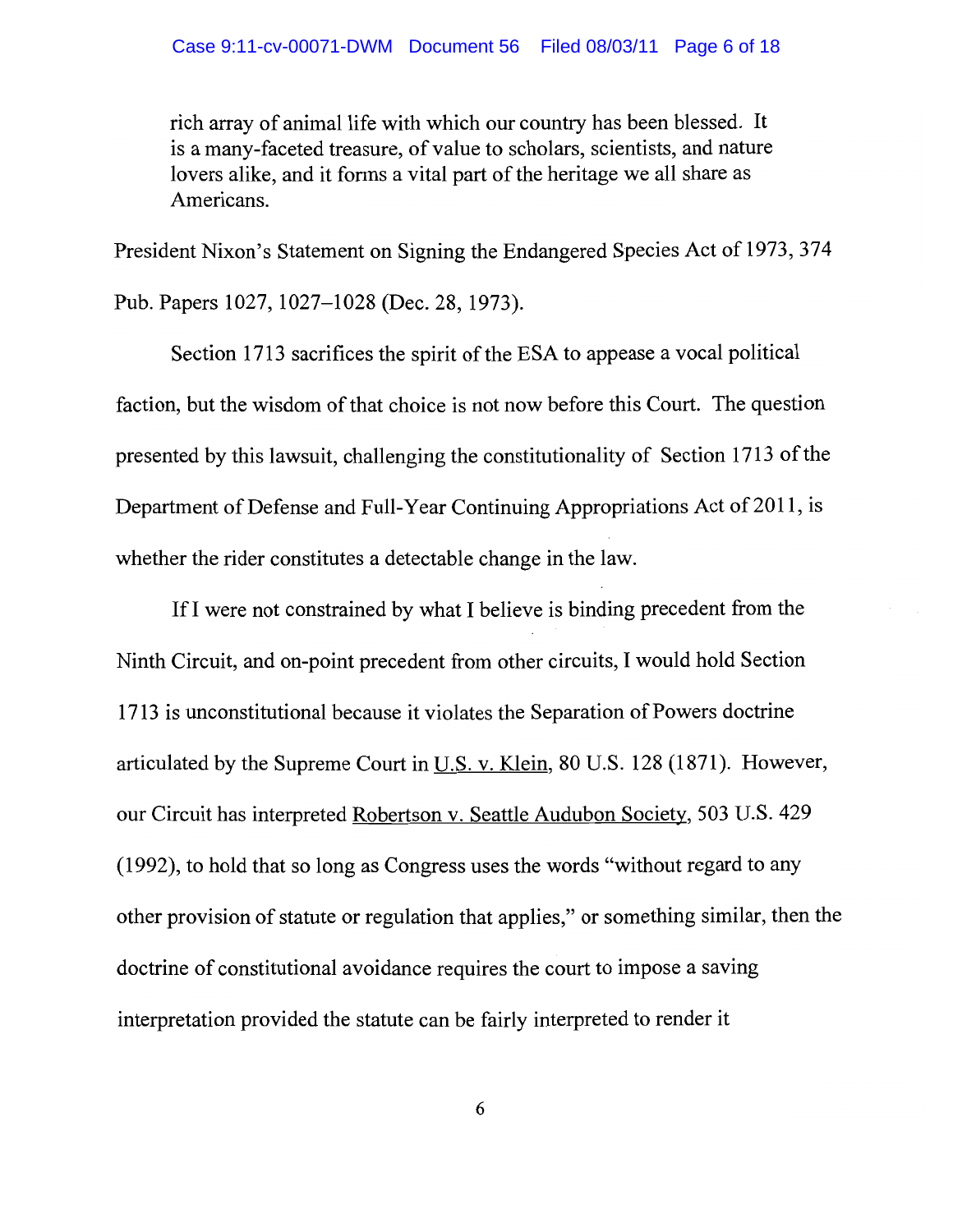constitutional.

There are two ways of interpreting Section 1713. One holds that Congress did not change the underlying law but simply required the Secretary of the Interior to enforce a regulation determined by a court to be in violation of the ESA, 16 U.S.C. § 1532(16). The other way to look at Section 1713 is to hold Congress left Defenders of Wildlife v. Salazar, 729 F. Supp. 2d 1207 (D. Mont. 2010) intact, and left the ESA untouched except as to a discrete agency action. Under this view, Congress changed the law and precluded judicial review only with respect to the re-issuance of the 2009 Rule. No other part of the ESA or its application has been altered, changed or amended. The argument in support of the latter view is troublesome because it leaves open the question of whether the court is left to apply its ordinary rules to new circumstances created by the Act, or whether the Act simply directs the court in the application of law without regard to the existing statutes of the ESA. See 16 U.S.C. § 1532(16); Defenders of Wildlife v. Salazar, 729 F. Supp. 2d 1207, 1228 (D. Mont. 2010).

Nonetheless, the case law requires me to adopt the latter interpretation. Therefore I find Section 1713 can be read as a change in the law to the extent that it exempts the Northern Rocky Mountain Gray Wolf Distinct Population Segment from the range concerns as articulated in the ESA. In arriving at this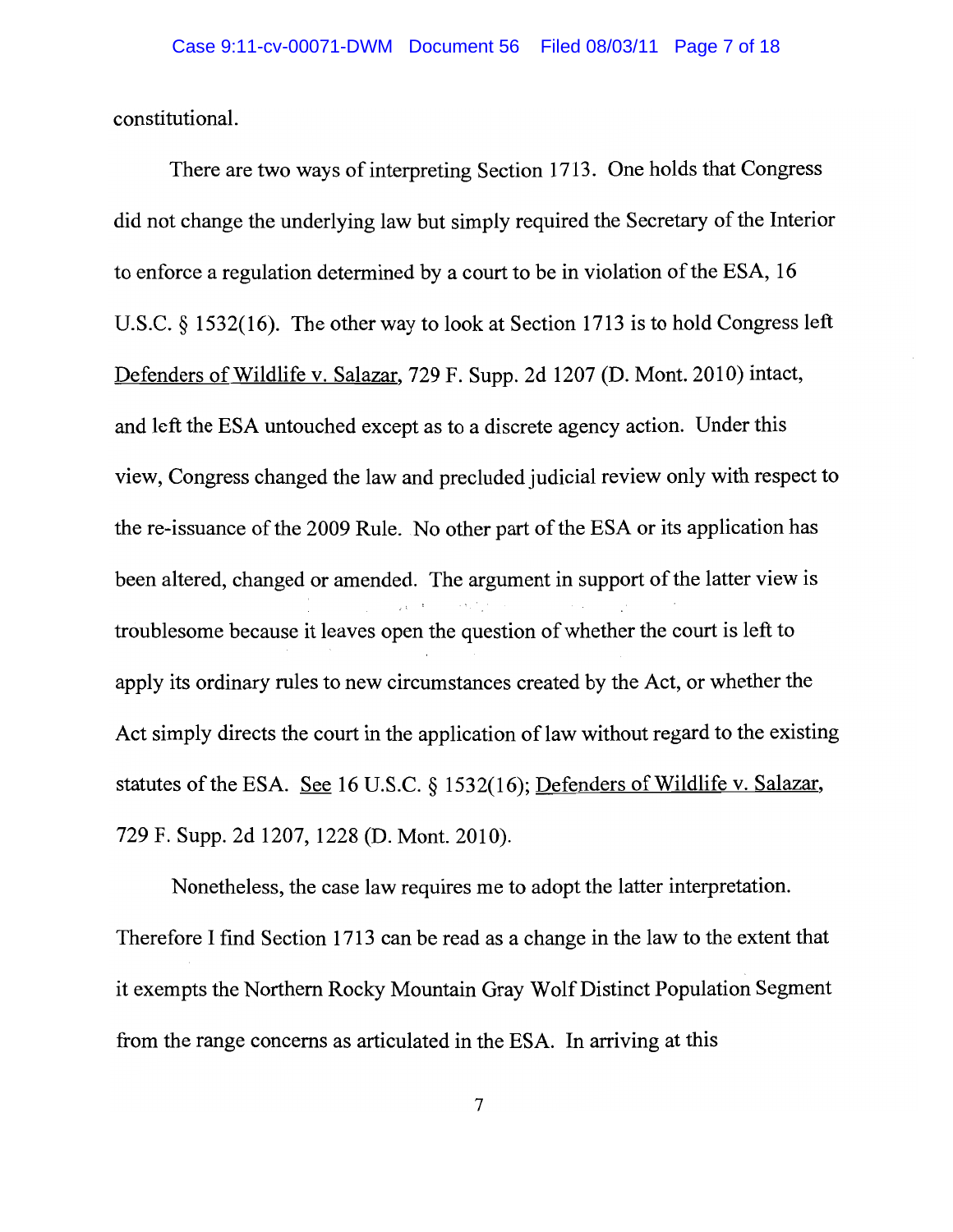determination it is necessary to infer Section 1713 is limited in its application to the re-issuance of the 2009 Rule.

### **II. Analysis**

The Ninth Circuit instructs that "[t]he constitutional principle of Separation ofPowers is violated where (1) Congress has impermissibly directed certain findings in pending litigation, without changing any underlying law, or (2) a challenged statute is independently unconstitutional on other grounds." Consejo de Desarrollo Economico de Mexicali v. U.S., 482 F.3d 1157, 1170 (9th Cir. 2007). Plaintiffs allege the challenged rider violates the Separation of Powers doctrine because it was designed to moot a pending case, Defenders of Wildlife v. Salazar, without amending the  $ESA<sup>1</sup>$ .

The doctrine of the Separation of Powers derives from the tripartite structure of government set out in the United States Constitution. Nearly two hundred years ago Chief Justice Marshall wrote "[t]he difference between the

<sup>&</sup>lt;sup>1</sup> Plaintiffs challenge Section 1713 under both prongs. They also allege Section 1713 is unconstitutional to the extent it prohibits judicial review of a constitutional challenge. See Webster v. Doe, 486 U.S. 592, 603 (1988) (holding serious constitutional questions arise if a federal statute were construed to deny any judicial forum for a colorable constitutional claim). But Defendants do not argue the judicial review prohibitions in Section 1713 preclude review of the Plaintiffs' constitutional challenge. Considering Defendants' position and that limitations of jurisdiction are to be construed narrowly to avoid constitutional problems, See Johnson v. Robison, 415 U.S. 361, 367 (1974), the challenged section does not unconstitutionally preclude review of constitutional challenges.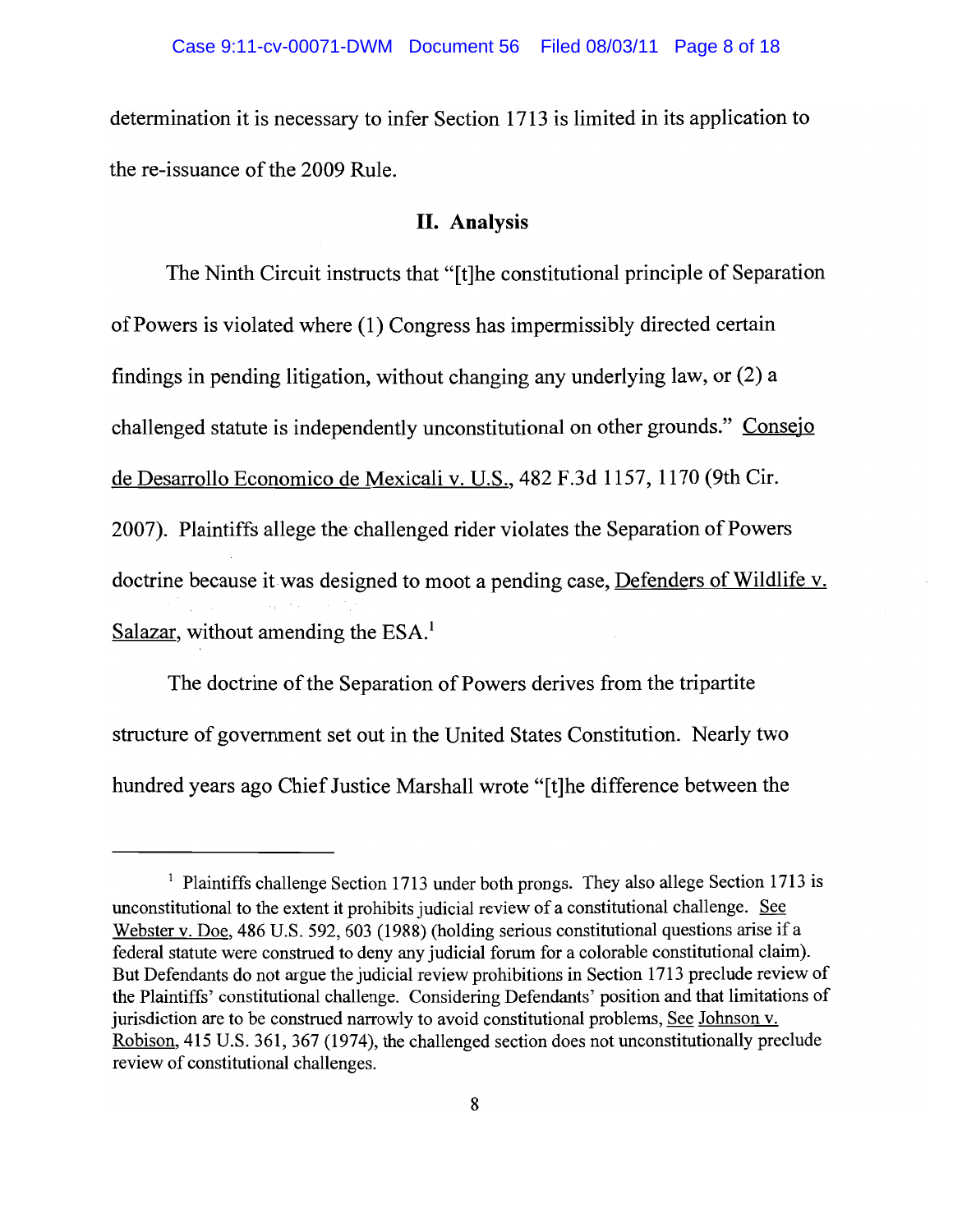departments undoubtedly is, that the legislature makes, the executive executes, and the judiciary construes the law." Wayman v. Southard, 23 U.S. 1, \*\*22 (1825). Defending the Constitution in The Federalist Papers, James Madison described the Separation of Powers as essential to free government: "[t]he accumulation of all powers legislative, executive and judiciary in the same hands, whether of one, a few or many, and whether hereditary, self-appointive, or elective, may justly be pronounced the very definition of tyranny." Federalist No. 47 at 324 (1. Cooke ed. 1961) (J. Madison). The Supreme Court "consistently has given voice to, and has reaffirmed, the central judgment of the Framers of the Constitution that, within our political scheme, the separation of governmental powers into three coordinate Branches is essential to the preservation of liberty." Mistretta v. U.S., 488 U.S. 361,380 (1989). As for the judicial branch the Supreme Court has explained that the "[f]ramers crafted this charter of the judicial department with an expressed understanding that it gives the Federal Judiciary the power, not merely to rule on cases, but to decide them, subject to review only by superior courts in the Article **III** hierarchy ...." Plaut v. Spendthrift Farm, 514 U.S. 211, 218-219 (1995).

When reviewing legislation alleged to improperly encroach on the Article III branch's jurisdiction, the question is how separate is separate. As the branch responsible for creating law, Congress also has the ability to manipulate the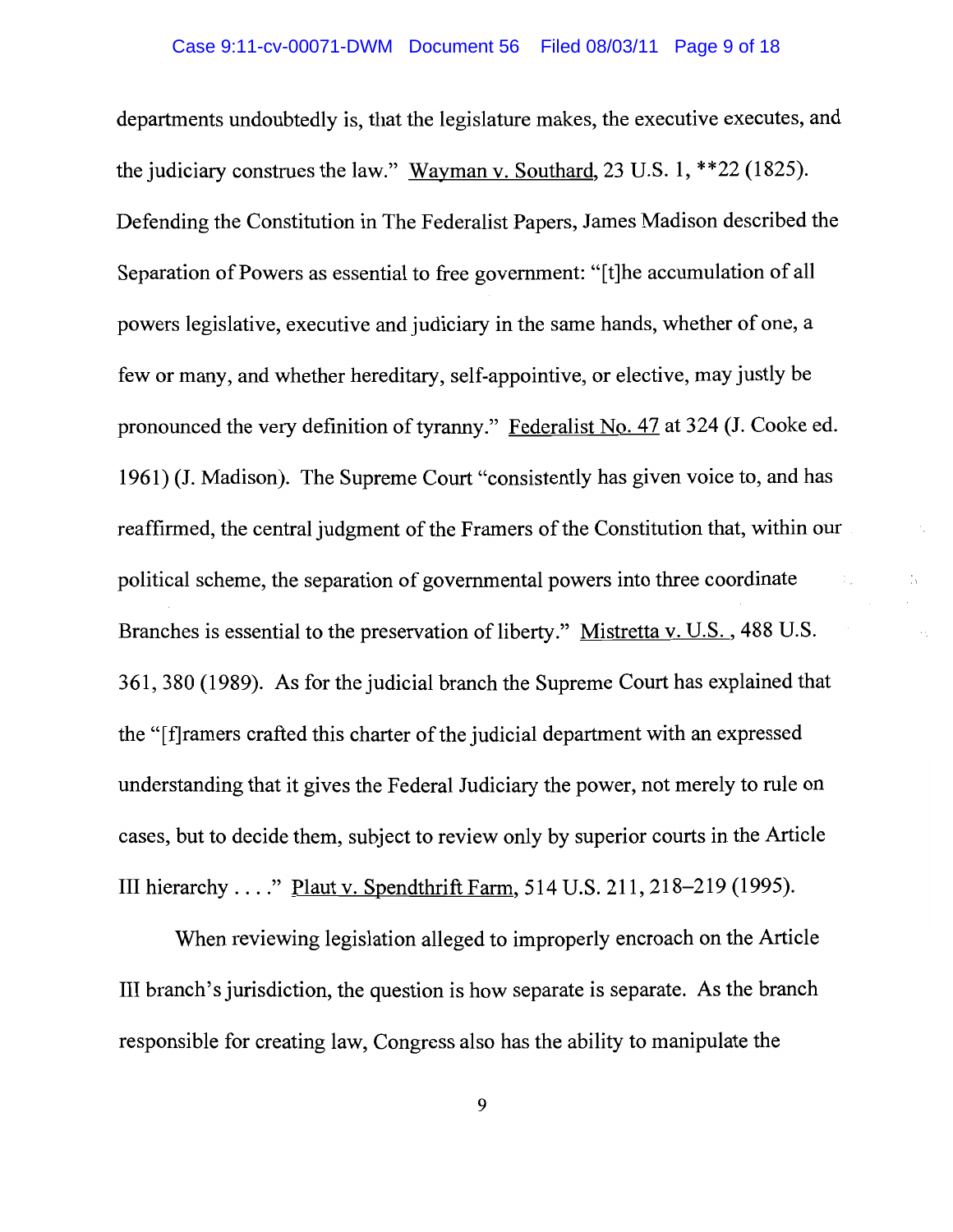statutes that courts interpret and apply. When Congress changes the law, the action can impact pending litigation. While a certain amount of commingling of power exists among the branches, the Separation of Powers "is a prophylactic device, establishing high walls and clear distinctions because low walls and vague distinctions will not be judicially defensible in the heat of interbranch conflict." Id. at 239. The Supreme Court's holdings in U.S. v. Klein, 80 U.S. 128 (1871), and Robertson v. Seattle Audubon Society 503 U.S. 429 (1990), provide a framework to identify when the legislative branch unconstitutionally infringes upon the judicial power.

The Supreme Court in Klein held Congress unconstitutionally violated the Separation of Powers doctrine by directing the Court to make a factual finding regarding the probative weight of a presidential pardon. Klein, 80 U.S. at  $146-147$  (1871). The case arose out of a claim for reimbursement of property seized during the civil war.  $\underline{Id}$  at 132. A federal statute provided that individuals who were loyal to the Union could recover compensation for seized property. The Court of Claims found a property owner had given no aid or comfort to the rebellion and that even if he had, his acceptance of a presidential pardon qualified him under the statute to recover under the act. The government appealed to the Supreme Court. Id.

I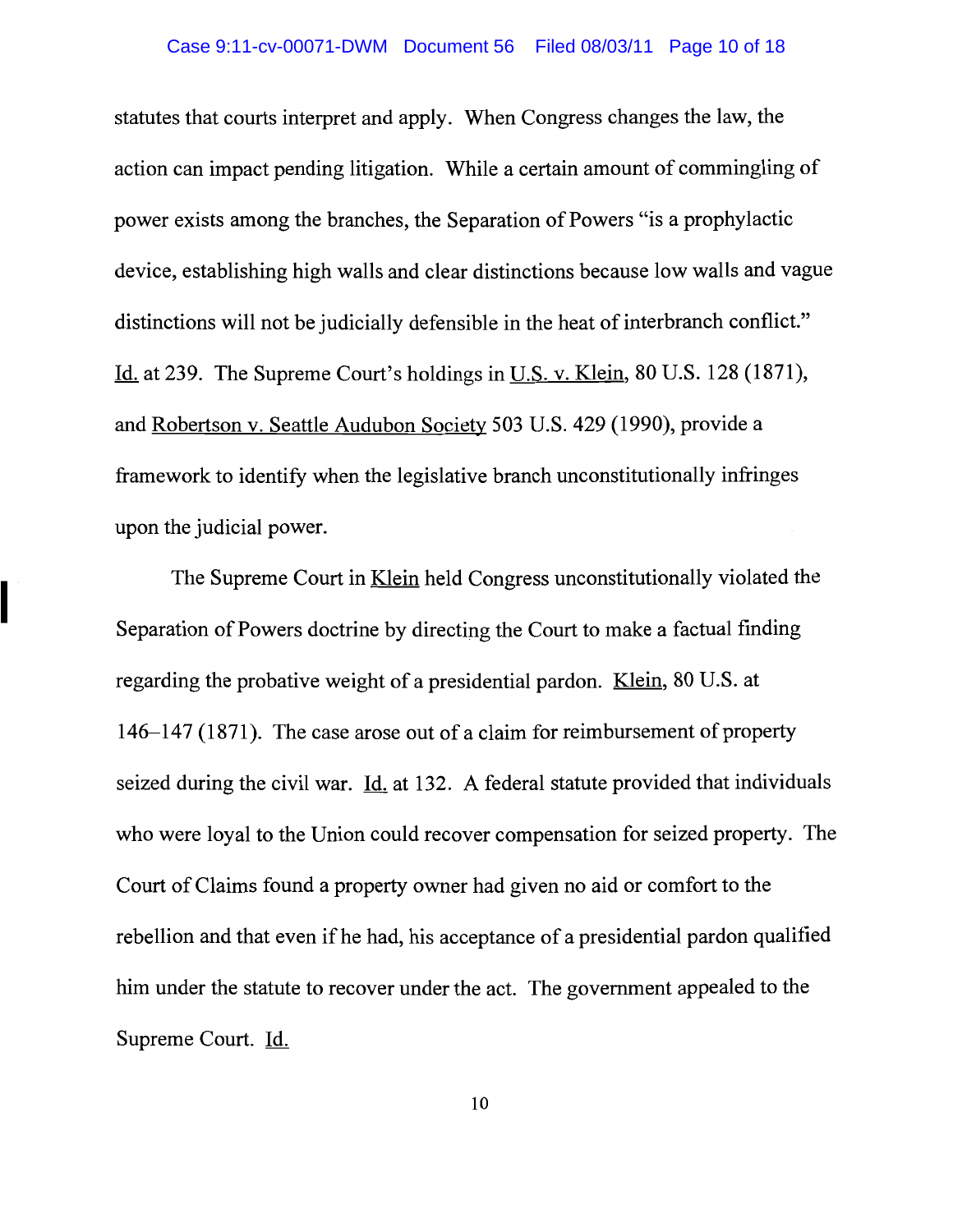Wanting to deny pardoned southerners the benefits of the statute, Congress attached a rider to an appropriations bill. Id. at 133. The rider directed courts to view acceptance of a pardon as conclusive proof of disloyalty to the federal government. Id. at 133-134. In addition, when a claimant prevailed in a compensation claim by proving loyalty by presidential pardon, the rider directed a reviewing court to remand for dismissal based on lack of jurisdiction. Id. Essentially, under the rider, cases like Klein could be reviewed only to reverse successful claims of pardoned property owners.

In holding the rider unconstitutional, the <u>Klein</u> Court distinguished the case from Pennsylvania v. Wheeling & Belmont Bridge Co., 59 U.S. 421 (1855). Wheeling Bridge involved the characterization of two bridges that a court held to be nuisances and obstructions to navigation. Subsequent legislation declared the bridges to be post roads that were lawful structures notwithstanding contrary law. Reviewing the legislation, the Supreme Court rejected Separation of Powers challenges and held Congress appropriately altered the legal nature of bridges by modifying the substantive law. <u>Id.</u> at 432. The Court in <u>Klein</u> distinguished Wheeling Bridge by explaining "no arbitrary rule of decision was prescribed in [Wheeling Bridge], but the court was left to apply its ordinary rules to the new circumstances created by the act." Klein, 80 U.S. at 147. No new circumstances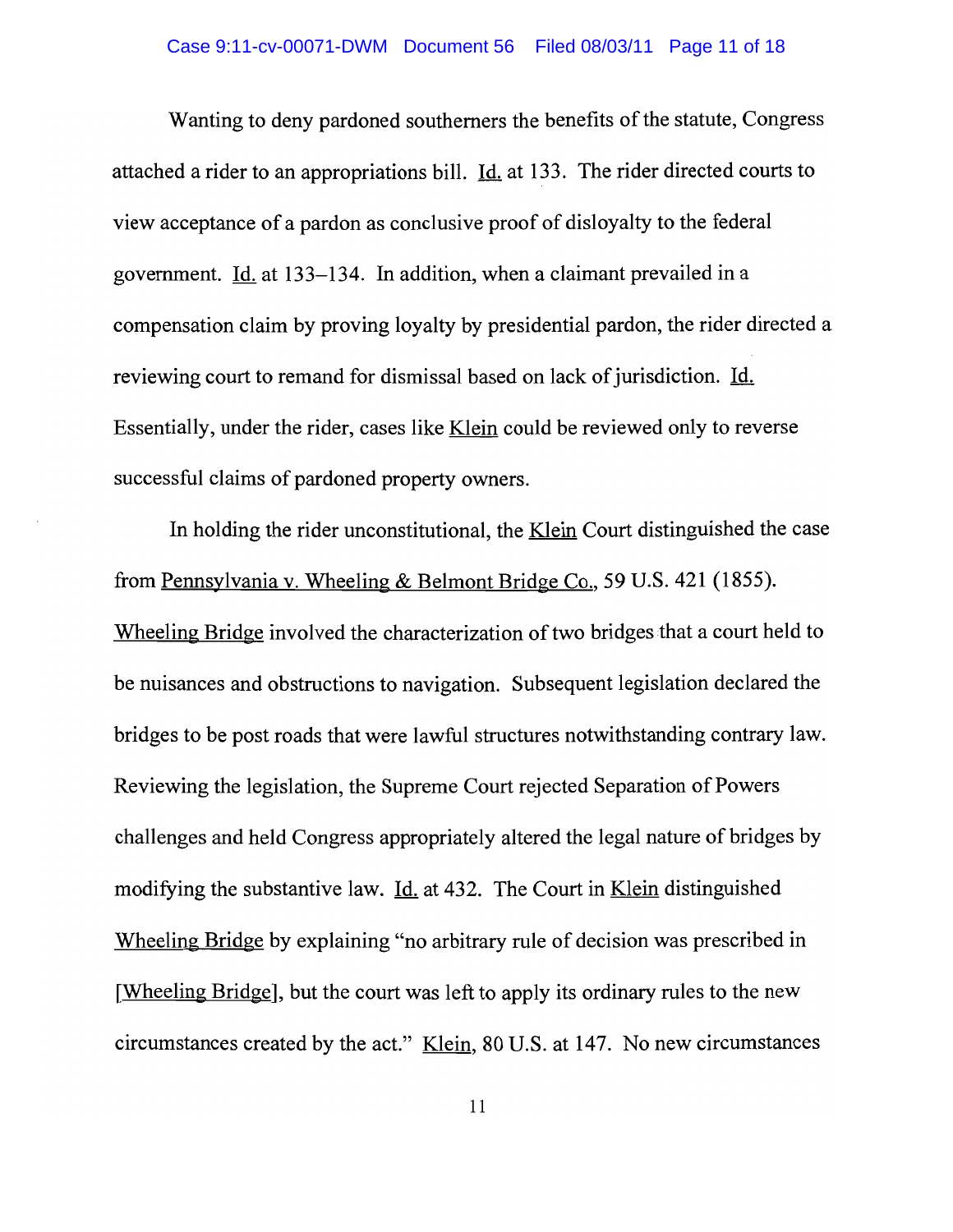were created in <u>Klein</u>. Instead, the court was "forbidden to give effect to evidence which, in its own judgment, such evidence should have [.]" Id.

More than a century later the Supreme Court in Seattle Audubon Society v. Robertson reviewed a case where, like Klein, the plaintiffs alleged Congress violated the Separation of Powers. Seattle Audubon Society challenged logging policies alleged to afford inadequate protection to the northern spotted owl. Id. at 432. The district court issued a preliminary injunction that enjoined planned timber sales. Congress responded by enacting legislation known as the Northwest Timber Compromise. Id. at 433. The legislation identified pending cases and directed that the statutory requirements in those cases were met so long as new management standards created in the compromise were satisfied.

[T]he Congress hereby determines and directs that management of areas according to subsections  $(b)(3)$  and  $(b)(5)$  of this section on the thirteen national forests in Oregon and Washington and Bureau of Land Management lands in western Oregon known to contain northern spotted owls is adequate consideration for the purpose of meeting the statutory requirements that are the basis for the consolidated cases captioned Seattle Audubon Society et aI., v. F. Dale Robertson, Civil No. 89-160 and Washington Contract Loggers Assoc. et aI., v. F. Dale Robertson, Civil No. 89-99 (order granting preliminary injunction) and the case Portland Audubon Society et aI., v. Manuel Lujan, Jr., Civil No. 87-1160-FR.

Id. at 434-435. Based on the new legislation, the district court vacated the preliminary injunction. Id. at 436. Arguing that Congress impermissibly directed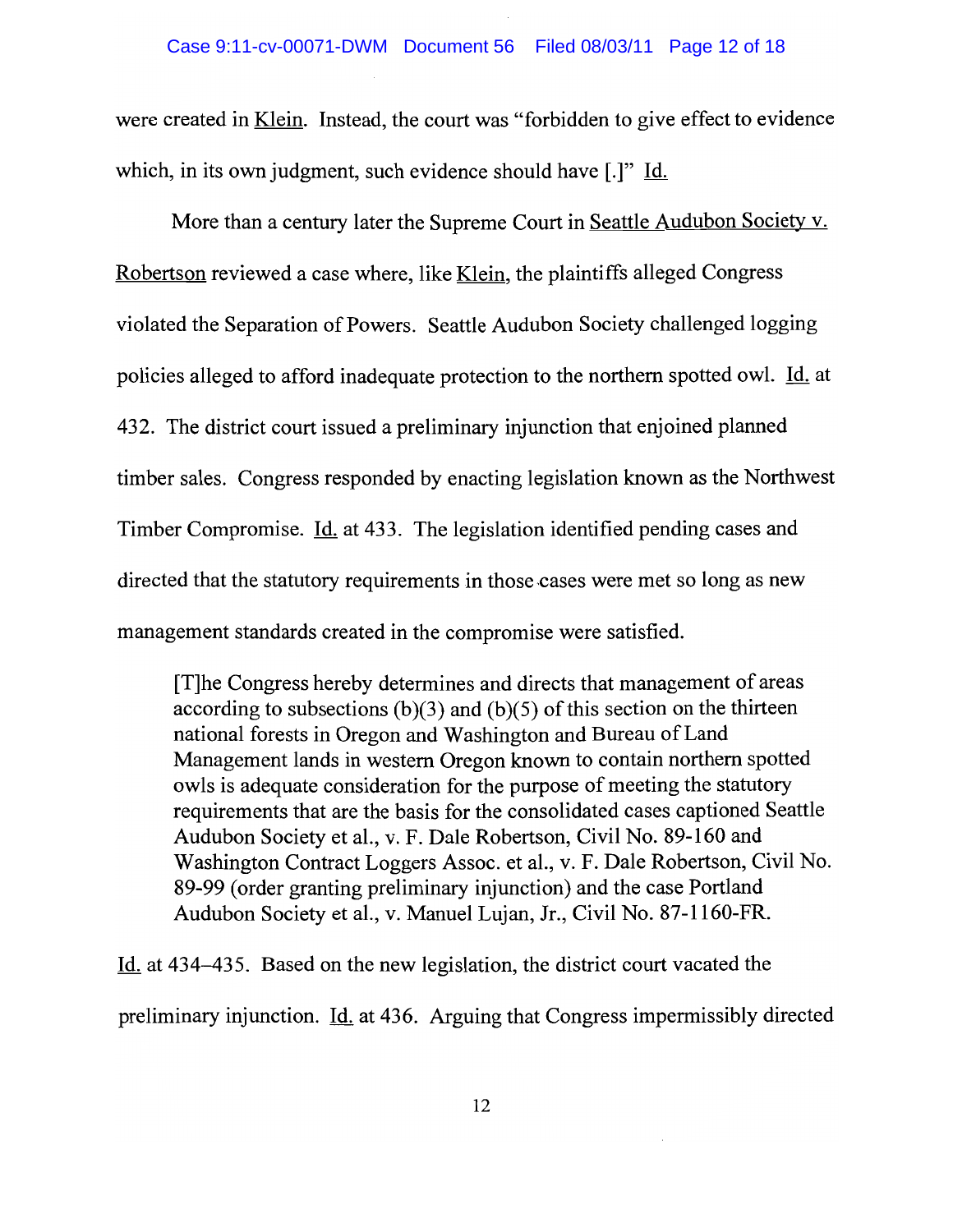results in pending litigation without changing the underlying law, several environmental groups challenged the constitutionality of the Northwest Timber Compromise.

The Supreme Court reviewed the case, and although it did not expand upon the scope of the holding in Klein, it held no Separation of Powers problem existed because the challenged subsection "compelled changes in law, not findings or results under old law." Id. at 438. As Justice Thomas explained:

the agencies could satisfy their MBTA obligations in either of two ways: by managing their lands so as neither to "kill" nor "take" any northern spotted owl within the meaning of:§ 2 [of the MBTA, 16 U.S.C. § 703], or by managing their lands so as not to violate the prohibitions of subsections (b)(3) and (b)(5).

Id. By replacing the legal standards underlying the two original challenges, Congress avoided infringing upon the judicial branch. Id. at 440. Notably in Robertson, the changed law preserved the conservation ethic that is the policy foundation of the ESA.

Since Robertson, courts have interpreted Klein to mean Congress cannot direct results in pending litigation without changing the underlying law. Consejo de Desarrollo Economico de Mexicali, 482 F.3d at 1170; Ecology Center v. Castaneda, 426 F.3d 1144, 1147-1148 (9th Cir. 2005).

Federal Defendants cite Stop H-3 Association v. Dole for the proposition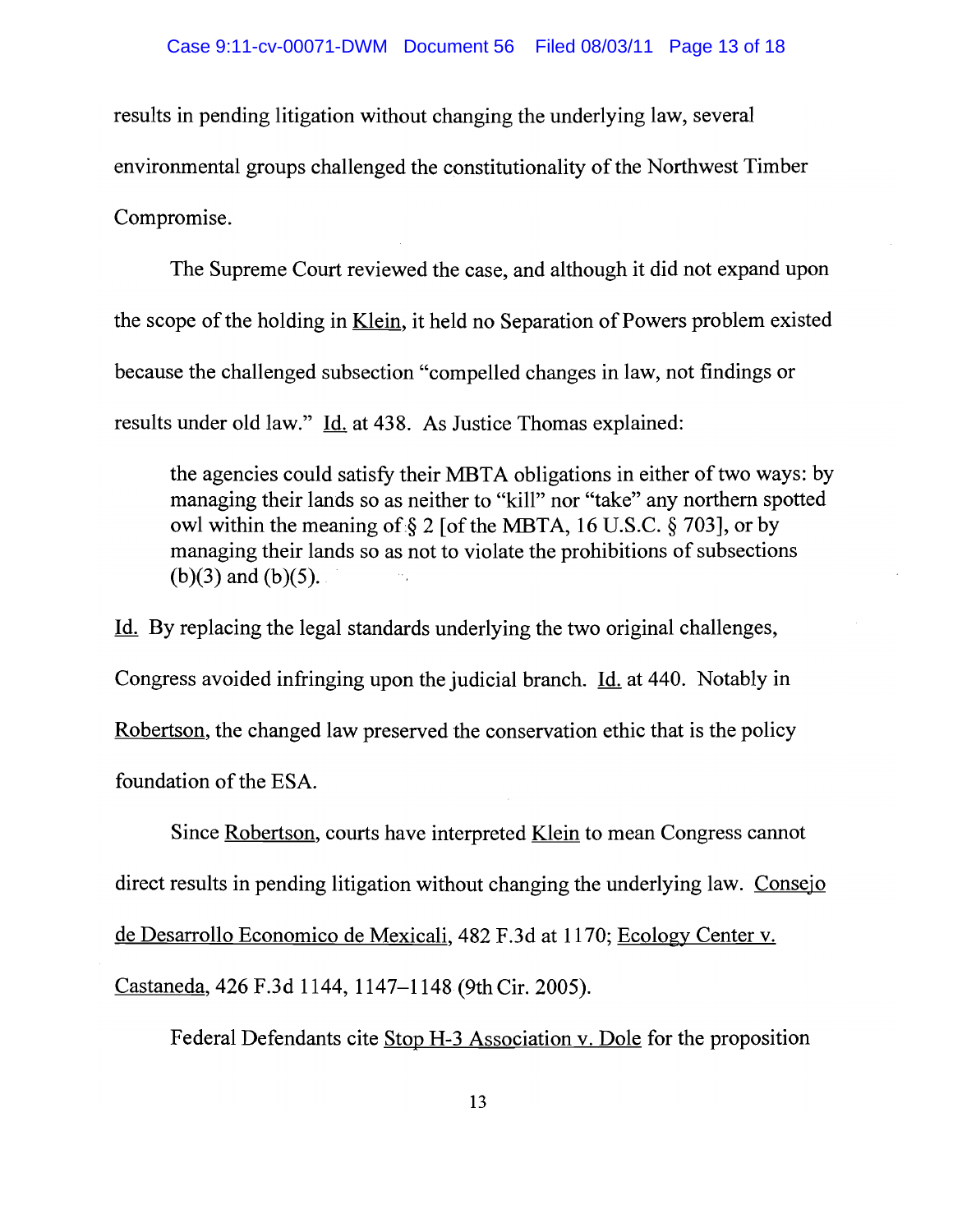that exempting an action from environmental statutes is a change in the law that puts to rest concerns that Congress arrogated the judicial branch's power. 870 F.2d 1419, 1425 (9th Cir. 1989). There, prolonged litigation over a highway construction project prompted Congress to pass a rider that relieved the highway project from environmental prerequisites in the Department of Transportation Act.<sup>2</sup> Id. at 1423. The Ninth Circuit held the "clear intent and effect" of the statute was to exempt the project from certain environmental requirements. Id. at 1425. The legislation in Stop H-3 changed the law because it "did not leave the underlying statute intact (as to the H-3 project)." Seattle Audubon Socy. v. Robertson, 914 F.2d 1311, 1316 (9th Cir. 1990), rev'd on other grounds, 503 U.S. 429 (1992).

A fair reading of Klein and Robertson suggests that Congress can involve itself in pending litigation under limited circumstances. Structurally the doctrine

Stop H-3 Assn., 870 F.2d at 1425.

<sup>&</sup>lt;sup>2</sup>The challenged section in  $Stop H-3$  required:

<sup>(</sup>a) The Secretary of Transportation shall approve the construction of Interstate Highway H-3 . . ., and such construction shall proceed to completion notwithstanding section 138 of title 23 and section 303 of title 489, United States Code [i.e. section 4(f)].

 $(b)$  Notwithstanding section 102 of this joint resolution the provisions of subsection  $(a)$ shall constitute permanent law.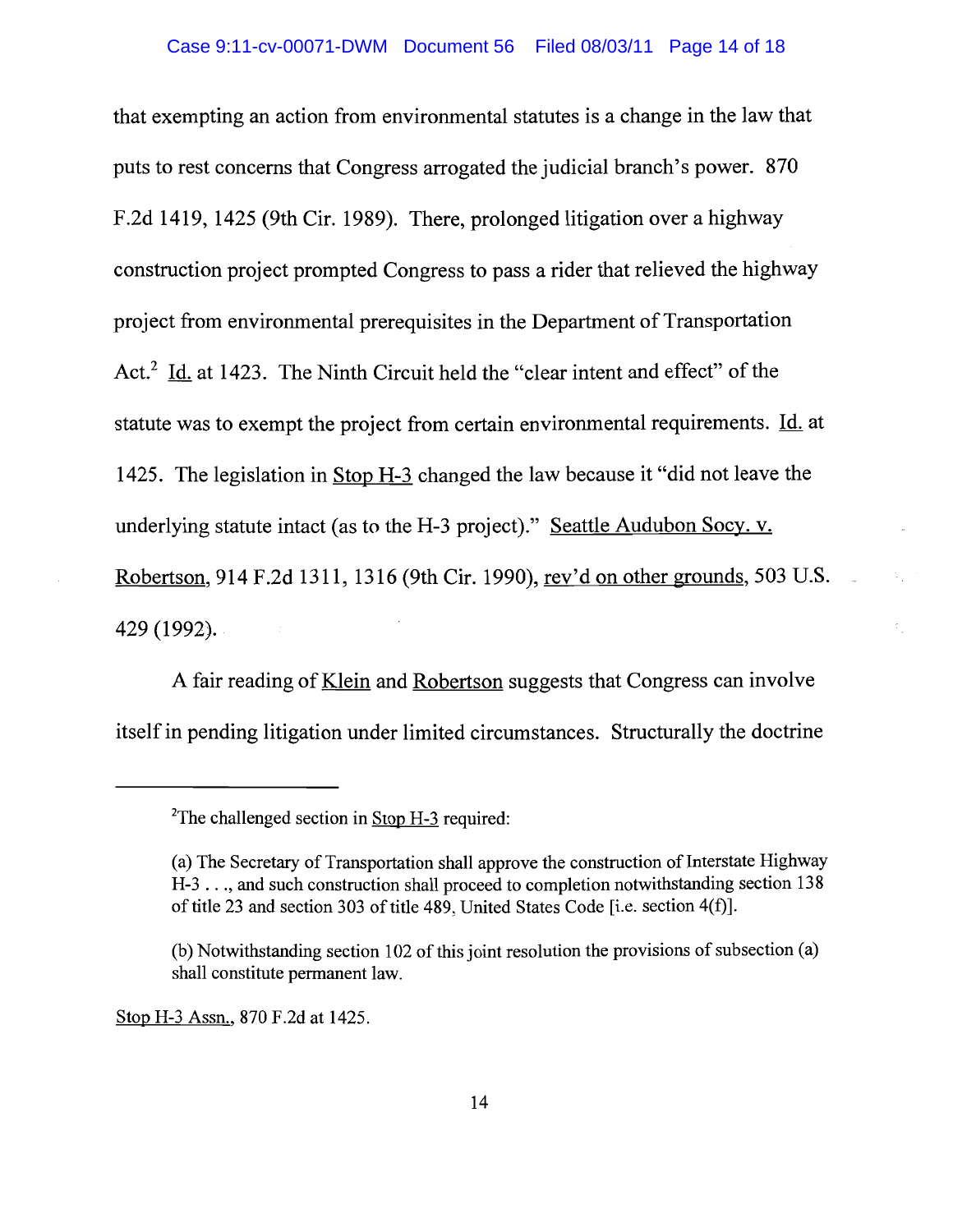of Separation of Powers is still viable, but in my view it is violated when there is an effort to change a political policy by resolution that is not clear, does not identify what law is specifically being changed, does not state what rules apply in the future, and is inconsistent with the underlying political purposes of the law that is being changed. Our Circuit has not seen Klein or Robertson this way.

According to Ninth Circuit case law, Congress can exempt a project from environmental prerequisites by implication. Consejo de Desarrollo Economico de Mexicali, 482 F.3d at 1168-1169. In Consejo de Desarrollo Economico de Mexicali, Congress directed that "[n]otwithstanding any other provision of law" a canal lining project should proceed without delay. Id. at 1167. The statute did not name a specific law that was amended. But the court held that when Congress directs an action "notwithstanding any other provision of law" a change in the law can be gleaned by identifying statutes that would prevent the action from proceeding. Id. at 1168-1169. The Ninth Circuit concluded that the "notwithstanding" phrase exempted the project from four environmental statutes that would delay implementation of the project.  $\underline{Id}$  at 1169. The D.C. Circuit has also held similar statutory language that altered pending litigation can survive a Separation of Powers challenge. Natl. Coal. to Save our Mall v. Norton, 269 F.3d 1092, 1097 (D.C. Cir. 2001) (upholding, over Separation of Powers challenge,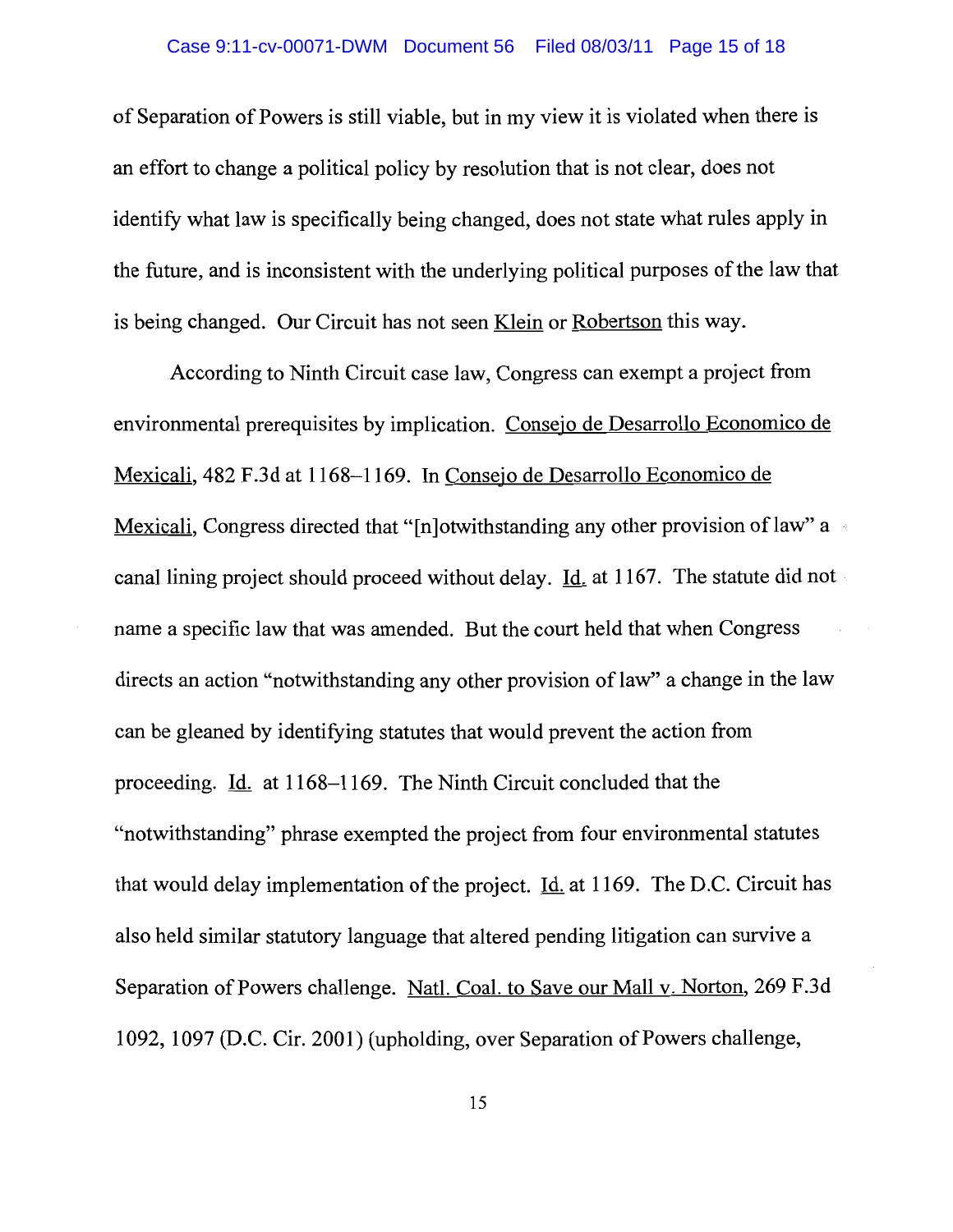statute that insulated from judicial review the directive to construct the World War II memorial notwithstanding contrary law).

Defendants here argue Section 1713 amended law by implication. By directing the Secretary of the Interior to reissue the delisting rule "without regard to any other provision of statute or regulation," they argue the rider amended any statute that would prevent its issuance. The heart of the debate turns on whether Congress can insert into its directive a nonspecific phrase that by itself sweeps aside concerns that Congress is infringing upon the judicial power.<sup>3</sup>

When laws are amended by implication, questions can remain regarding how the law was changed.4 The political process requires Congress to take stances

<sup>&</sup>lt;sup>3</sup>In part, Plaintiffs support their legal argument by citing legislative history and extra congressional remarks made by the drafters of Section 1713. When interpreting a statute, a court looks first to the statute's plain language. Ileto v. Glock, Inc., 565 F.3d 1126, 133 (9th Cir. 2009). Only if the language is ambiguous will the court look beyond words in the statute. Id. Here the statute is clear in its directive to issue the rule without regard to conflicting law. Even if the language was ambiguous, the legislative history and extra-record remarks provide limited probative value. The remarks of the one legislator who commented on the rider is afforded little weight because he opposed the legislation. See Brock v. Writers Guild of Am. W., Inc., 762 F.2d 1349, 1356 (9th Cir. 1985). Extra record remarks also would provide limited help in divining congressional intent because "contemporaneous remarks of a single legislator who sponsors a bill are not controlling in analyzing legislative history." Consumer Prod. Safety Commn. v. GTE Sylvania. Inc., 447 U.S. 102, 118 (1980).

<sup>&</sup>lt;sup>4</sup> Justice Scalia recently criticized Congress' use of nonspecific language when he wrote, "Fuzzy, leave-the-details-to-be-sorted-out-by-the-courts legislation is attractive to the Congressman who wants credit for addressing a national problem but does not have the time (or perhaps the votes) to grapple with the nitty-gritty." Sykes v. U.S., 131 S.Ct. 2267, 2288 (2011) (Scalia J., dissenting).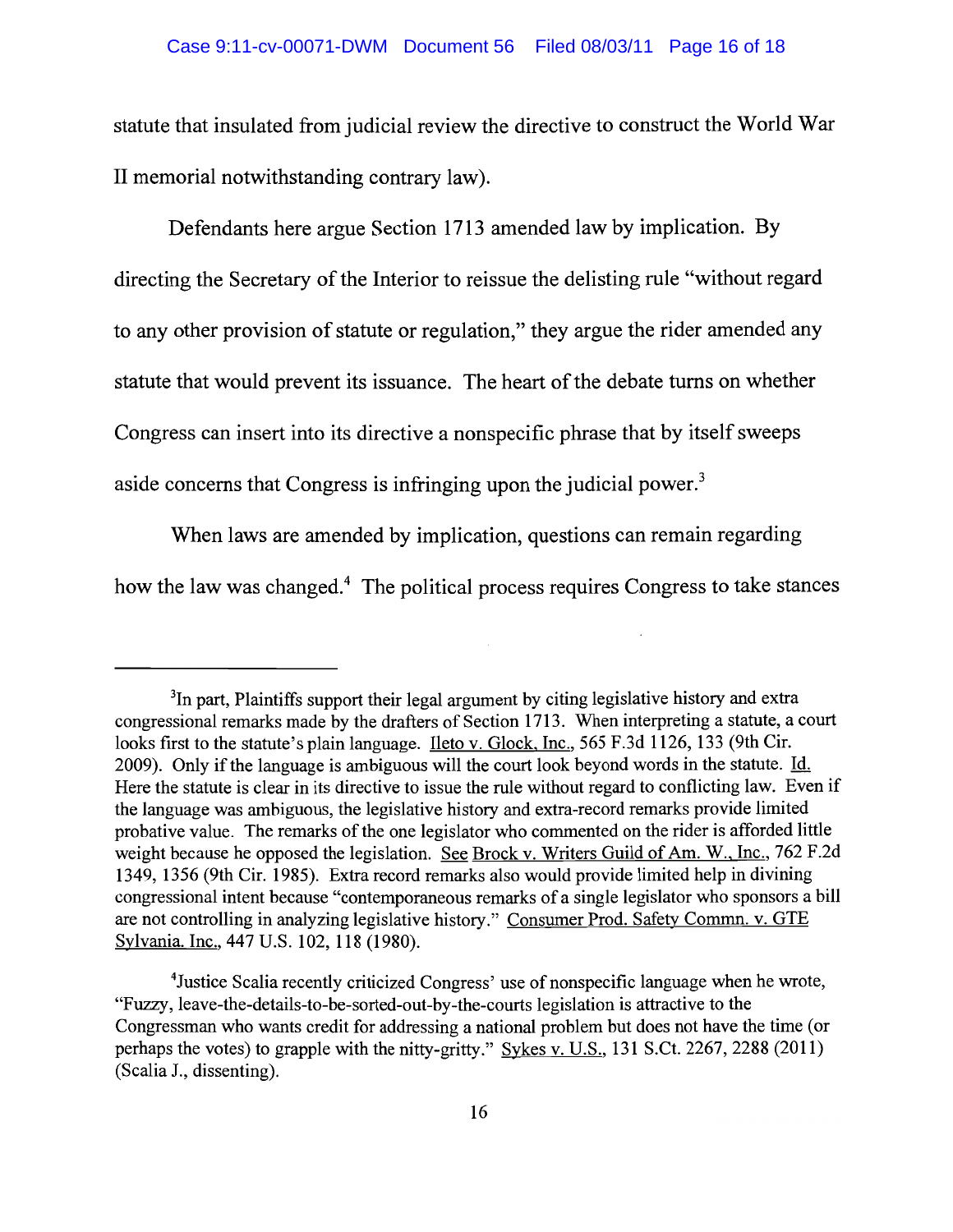## Case 9:11-cv-00071-DWM Document 56 Filed 08/03/11 Page 17 of 18

on issues. It is not the role of the judiciary to write the law. In my view, the Ninth Circuit's deference to Congress threatens the Separation of Powers; nonspecific magic words should not sweep aside constitutional concerns.

Repeals by implication are disfavored. Tenn. Valley Auth. v. Hill, 437 U.S. 153, 189 (1978). But a practice that is disfavored is not necessarily prohibited. "A court should invalidate a statutory provision only for the most compelling constitutional reasons." Gray v. First Winthrop Corp., 989 F.2d 156, 1567 (9th Cir. 1993) (quotations omitted). Accordingly, when two possible interpretations of a statute exist, one unconstitutional and the other valid, a court must adopt the one that saves the act. Robertson, 503 U.S. at 441.

Here, like in Consejo, the legislation fails to name a law that would be amended. But the language of the rider can be construed to amend the ESA because the directive states the 2009 Rule should be reissued "without regard to any other provision of statute or regulation." The 2009 Rule violated the ESA by protecting a listed species across only part of its range and was accordingly invalidated. Defenders of Wildlife, 729 F. Supp. 2d at 1228. Because the 2009 Rule was invalidated, the re-issuance of the Rule pursuant to congressional directive, by implication amended the ESA as to this particular delisting. In other words, the ESA is no longer intact as to the re-issuance of the 2009 Rule.